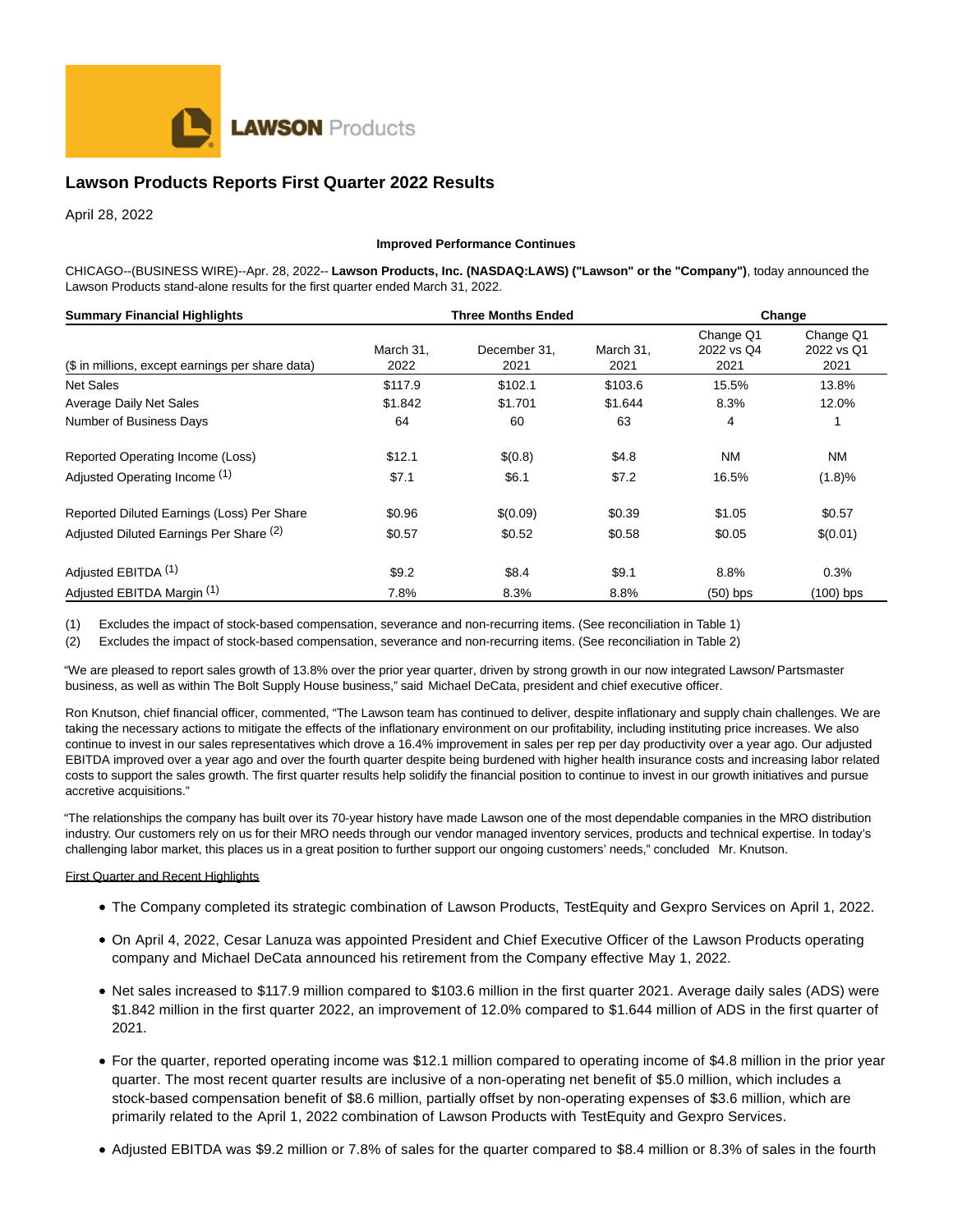quarter 2021 and \$9.1 million or 8.8% of sales in the first quarter 2021. (See reconciliation in Table 1) The quarter was negatively impacted by higher health insurance costs of \$1.5 million in the post-Covid environment experienced by many companies.

Net income for the quarter was \$9.0 million or \$0.96 earnings per diluted share compared to \$3.6 million or \$0.39 per diluted share in the prior year quarter. Adjusted net income for the quarter was \$5.3 million or \$0.57 adjusted earnings per diluted share compared to \$5.4 million or \$0.58 adjusted earnings per diluted share in the prior year quarter. (See reconciliation in Table 2)

### First Quarter Results

Net sales increased 13.8% to \$117.9 million in the first quarter of 2022 compared \$103.6 million in the prior year quarter. Average daily sales grew 12.0% to \$1.842 million from \$1.644 million in the prior year quarter on one more selling day in the first quarter 2022 compared to the first quarter 2021. The integrated Lawson/Partsmaster sales grew 12.1% through price, volume and sales rep productivity. Realization of price increases instituted during 2021 and the first quarter of 2022 led to higher sales on a sequential basis and compared to the prior year quarter. The Bolt Supply House sales improved 26.9% compared to the prior year quarter from continued strength in branch location sales and a recovery of direct sales to oil and gas customers.

Gross profit increased \$5.9 million to \$60.5 million in the first quarter of 2022 from \$54.6 million in the prior year quarter primarily driven by higher sales. As a percentage of sales, reported gross margin decreased to 51.3% from 52.7% in the prior year quarter. The decrease in gross margin, as a percent of sales, is primarily due to a sales mix shift toward larger, lower margin customers, increased industry-wide supplier costs primarily driven by inflation and increased transportation and labor costs. The Company will continue to take the necessary actions to protect its margins.

Selling expenses were \$26.3 million, or 22.3% of sales, in the first quarter of 2022 compared to \$23.8 million, or 23.0% of sales in the prior year quarter. Increased selling expenses were primarily driven by higher sales representative compensation on sales growth, increased customer facing activities to stimulate the rebound from the pandemic, and increased health insurance costs experienced in a post-Covid environment. As a percentage of sales, selling expenses decreased from the prior year quarter driven by fixed expenses allocated over a larger sales base.

General and administrative expenses were \$22.1 million in the first quarter of 2022 compared to \$25.9 million in the prior year quarter, a decrease of \$3.8 million. The lower general and administrative expense for the first quarter 2022 was primarily driven by a stock-based compensation benefit of \$8.6 million for the quarter driven by a decrease in the stock price. This benefit was partially offset by costs of \$3.0 million incurred in the first quarter of 2022 related to the strategic combination of Lawson Products with TestEquity and Gexpro Services which was consummated on April 1, 2022. Excluding stock-based compensation, severance and acquisition related costs, general and administrative expense increased by \$2.7 million compared to the prior year quarter. This increase was driven primarily by higher employee related costs including additional health insurance claims of approximately \$1.5 million.

Inclusive of a net benefit of \$5.0 million of non-operating items consisting of stock-based compensation, severance and acquisition costs in the quarter, reported operating income was \$12.1 million or 10.2% of sales in the first quarter of 2022. This compares to operating income of \$4.8 million or 4.6% of sales in the prior year quarter. Non-GAAP adjusted operating income was \$7.1 million for the first quarter of 2022 compared to \$7.2 million in the prior year quarter. (See reconciliation in Table 1) For the quarter, adjusted EBITDA was \$9.2 million or 7.8% of sales compared to \$9.1 million or 8.8% of sales in the prior year quarter. (See reconciliation in Table 1)

Net income was \$9.0 million, or \$0.96 per diluted share, for the first quarter 2022 compared to net income of \$3.6 million or \$0.39 per diluted share in the prior year quarter. Adjusted net income was \$5.3 million or \$0.57 per diluted share compared to \$5.4 million or \$0.58 per diluted share a year ago. (See reconciliation in Table 2)

#### Conference Call

Lawson Products, Inc. will conduct a conference call with investors to discuss first quarter 2022 results at 9:00 a.m. Eastern Time on April 28, 2022. The conference call is available by direct dial at 1-877-545-0320 in the U.S. or 1-973-528-0002 from outside of the U.S using passcode 792883. A replay of the conference call will be available approximately two hours after completion of the call through May 31, 2022. Callers can access the replay by dialing 1-877-481-4010 in the U.S. or 1-919-882-2331 outside the U.S. The PIN access number for the replay is 45239#. A streaming audio of the call and an archived replay will also be available on the investor relations page of Lawson's website through May 31, 2022.

#### About Lawson Products, Inc.

Founded in 1952, Lawson Products, Inc., headquartered in Chicago, IL, sells and distributes specialty products to the industrial, commercial, institutional and government maintenance, repair and operations market (MRO). The Company is dedicated to helping customers in the U.S. and Canada lower their total cost of operation by increasing productivity and efficiency. The combination of Lawson and Partsmaster's Managed Inventory process and the Company's problem-solving professionals ensures customers always have the right parts to handle the job. Through The Bolt Supply House, customers in Western Canada have access to products at several branch locations. Under its Kent Automotive brand, the Company provides collision and mechanical repair products to the automotive aftermarket.

Lawson Products ships from several strategically located distribution centers to customers in all 50 states, Puerto Rico, Canada, Mexico, and the Caribbean.

For additional information, please visi[t https://www.lawsonproducts.com.](https://cts.businesswire.com/ct/CT?id=smartlink&url=https%3A%2F%2Fwww.lawsonproducts.com&esheet=52699297&newsitemid=20220427005709&lan=en-US&anchor=https%3A%2F%2Fwww.lawsonproducts.com&index=1&md5=2561ac245d0c004b188d49ab2a30be18)

This Press Release contains forward-looking statements within the meaning of Section 27A of the Securities Act of 1933, as amended, and Section 21E of the Securities Exchange Act of 1934, as amended, that involve risks and uncertainties. The terms "aim," "anticipate," "believe," "contemplates," "continues," "could," "ensure," "estimate," "expect," "forecasts," "if," "intend," "likely," "may," "might," "objective," "outlook," "plan," "positioned," "potential," "predict," "probable," "project," "shall," "should," "strategy," "will," "would," and other words and terms of similar meaning and expression are intended to identify forward-looking statements. Forward-looking statements can also be identified by the fact that they do not relate strictly to historical or current facts. Such forward-looking statements are based on current expectations and involve inherent risks, uncertainties and assumptions,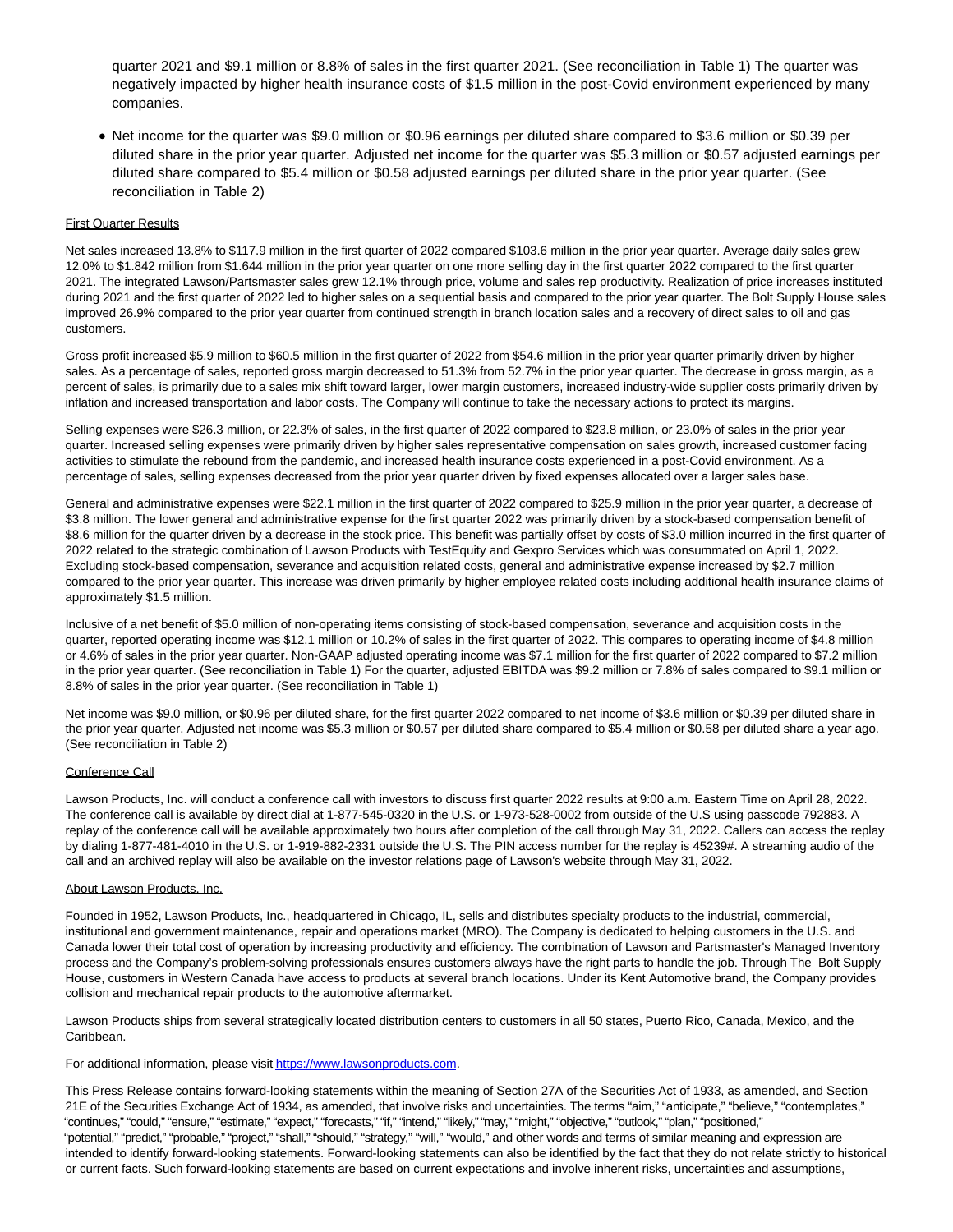including factors that could delay, divert or change any of them, and could cause actual outcomes to differ materially from current expectations. Lawson can give no assurance that any goal or plan set forth in forward-looking statements can be achieved and Lawson cautions readers not to place undue reliance on such statements, which speak only as of the date made. Lawson undertakes no obligation to release publicly any revisions to forward-looking statements as a result of new information, future events or otherwise. Actual results may differ materially from those projected as a result of certain risks and uncertainties. Certain risks associated with Lawson's business are also discussed from time to time in the reports Lawson files with the SEC, including Lawson's Annual Report on Form 10-K for the fiscal year ended December 31, 2021, Lawson's Quarterly Reports on Form 10-Q and Lawson's Current Reports on Form 8-K. In addition, the following factors, among others, could cause actual outcomes and results to differ materially from those discussed in the forward-looking statements: (i) whether or not the terms of the earnout provisions in either of the merger agreements will be satisfied such that Lawson would be required to issue additional shares of Lawson common stock in connection with the mergers; (ii) unanticipated difficulties or expenditures relating to the mergers; (iii) the risk that stockholder litigation in connection with the mergers results in significant costs of defense, indemnification and liability; and (iv) any problems arising in combining the businesses of Lawson, TestEquity and Gexpro Services, which may result in the combined company not operating as effectively and efficiently as expected.

## **-TABLES FOLLOW-**

## **Lawson Products, Inc. Condensed Consolidated Statements of Income (Dollars in thousands, except per share data) (Unaudited)**

|                                          |      | <b>Three Months Ended</b><br>March 31, |    |         |  |
|------------------------------------------|------|----------------------------------------|----|---------|--|
|                                          | 2022 |                                        |    | 2021    |  |
| Revenue                                  | \$   | 117,877                                | \$ | 103,556 |  |
| Cost of goods sold                       |      | 57,379                                 |    | 48,996  |  |
| <b>Gross profit</b>                      |      | 60,498                                 |    | 54,560  |  |
| <b>Operating expenses:</b>               |      |                                        |    |         |  |
| Selling expenses                         |      | 26,310                                 |    | 23,802  |  |
| General & administrative expenses        |      | 22,112                                 |    | 25,948  |  |
| Operating expenses                       |      | 48,422                                 |    | 49,750  |  |
| <b>Operating income</b>                  |      | 12,076                                 |    | 4,810   |  |
| Interest expense                         |      | (95)                                   |    | (323)   |  |
| Other income, net                        |      | 204                                    |    | 372     |  |
| Income before income taxes               |      | 12,185                                 |    | 4,859   |  |
| Income tax expense                       |      | 3,199                                  |    | 1,263   |  |
| <b>Net income</b>                        |      | 8,986                                  | \$ | 3,596   |  |
| Basic income per share of common stock   |      | 0.99                                   | \$ | 0.40    |  |
| Diluted income per share of common stock |      | 0.96                                   | \$ | 0.39    |  |

**Lawson Products, Inc.**

**Condensed Consolidated Balance Sheets (Dollars in thousands, except share data)**

|                                                                               | March 31,<br>2022<br>(Unaudited) |         |    | December 31,<br>2021 |  |  |
|-------------------------------------------------------------------------------|----------------------------------|---------|----|----------------------|--|--|
| <b>ASSETS</b>                                                                 |                                  |         |    |                      |  |  |
| <b>Current assets:</b>                                                        |                                  |         |    |                      |  |  |
| Cash and cash equivalents                                                     | \$                               | 5.534   | \$ | 4,181                |  |  |
| Restricted cash                                                               |                                  | 200     |    | 198                  |  |  |
| Accounts receivable, less allowance for doubtful accounts                     |                                  | 54,940  |    | 47,031               |  |  |
| Inventories, net                                                              |                                  | 77,297  |    | 73,849               |  |  |
| Miscellaneous receivables and prepaid expenses                                |                                  | 7,954   |    | 7,517                |  |  |
| <b>Total current assets</b>                                                   |                                  | 145,925 |    | 132,776              |  |  |
| Property, plant and equipment, less accumulated depreciation and amortization |                                  | 19.165  |    | 18,828               |  |  |
| Deferred income taxes                                                         |                                  | 18,556  |    | 20,111               |  |  |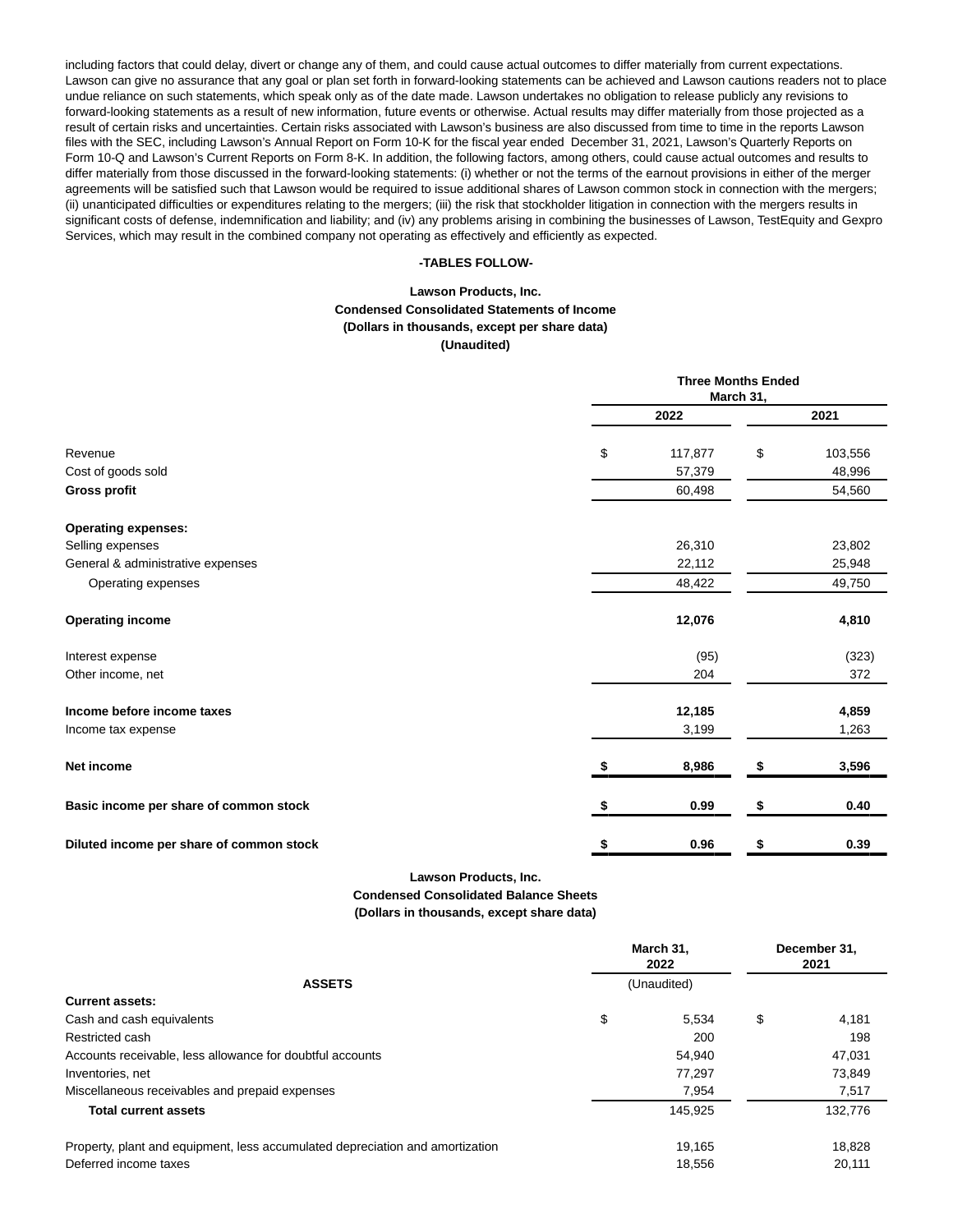| Goodwill<br>Cash value of life insurance<br>Intangible assets, net<br>Right of use assets<br>Other assets |                           | 35,510<br>18,025<br>15,613<br>17,571<br>348 |               | 35,313<br>18,573<br>16,165<br>14,045<br>346 |
|-----------------------------------------------------------------------------------------------------------|---------------------------|---------------------------------------------|---------------|---------------------------------------------|
| <b>Total assets</b>                                                                                       | $\boldsymbol{\mathsf{S}}$ | 270,713                                     | $\sqrt[6]{3}$ | 256,157                                     |
| <b>LIABILITIES AND STOCKHOLDERS' EQUITY</b>                                                               |                           |                                             |               |                                             |
| <b>Current liabilities:</b>                                                                               |                           |                                             |               |                                             |
| Accounts payable                                                                                          | \$                        | 31,726                                      | \$            | 21,089                                      |
| Lease obligation                                                                                          |                           | 4,855                                       |               | 4,467                                       |
| Accrued expenses and other liabilities                                                                    |                           | 34,516                                      |               | 46,688                                      |
| <b>Total current liabilities</b>                                                                          |                           | 71,097                                      |               | 72,244                                      |
| Revolving line of credit                                                                                  |                           | 15,566                                      |               | 11,900                                      |
| Security bonus plan                                                                                       |                           | 10,353                                      |               | 10,578                                      |
| Lease obligation                                                                                          |                           | 13,908                                      |               | 10,841                                      |
| Deferred compensation                                                                                     |                           | 11,321                                      |               | 11,962                                      |
| Deferred tax liability                                                                                    |                           | 1,689                                       |               | 1,671                                       |
| Other liabilities                                                                                         |                           | 4,047                                       |               | 3,954                                       |
| <b>Total liabilities</b>                                                                                  |                           | 127,981                                     |               | 123,150                                     |
| Stockholders' equity:                                                                                     |                           |                                             |               |                                             |
| Preferred stock, \$1 par value:                                                                           |                           |                                             |               |                                             |
| Authorized - 500,000 shares, issued and outstanding - None                                                |                           |                                             |               |                                             |
| Common stock, \$1 par value:                                                                              |                           |                                             |               |                                             |
| Authorized - 35,000,000 shares<br>Issued - 9,368,463 and 9,363,093 shares, respectively                   |                           |                                             |               |                                             |
| Outstanding - 9,120,167 and 9,115,584 shares, respectively                                                |                           | 9,368                                       |               | 9,363                                       |
| Capital in excess of par value                                                                            |                           | 22,424                                      |               | 22,118                                      |
| Retained earnings                                                                                         |                           | 120,001                                     |               | 111,015                                     |
| Treasury stock – 248,296 and 247,509 shares, respectively                                                 |                           | (10,066)                                    |               | (10, 033)                                   |
| Accumulated other comprehensive income                                                                    |                           | 1,005                                       |               | 544                                         |
| Total stockholders' equity                                                                                |                           | 142,732                                     |               | 133,007                                     |
| Total liabilities and stockholders' equity                                                                | \$                        | 270,713                                     | \$            | 256,157                                     |

## **LAWSON PRODUCTS, INC.**

#### **REGULATION G GAAP RECONCILIATIONS**

The Company reports its financial results in accordance with U.S. generally accepted accounting principles (GAAP). However, the Company's management believes that certain non-GAAP financial measures may provide users of this financial information with additional meaningful comparisons between current results and results in prior operating periods. Management believes that these non-GAAP financial measures can provide additional meaningful information of underlying trends of the business because they provide a comparison of historical information that excludes certain seasonal or non-operational items that impact the overall comparability. See Tables 1 and 2 below for supplemental financial data and corresponding reconciliations to GAAP financial measures for the three months ended March 31, 2022 and 2021 and the three months ended December 31, 2021. Non-GAAP financial measures should be viewed in addition to, and not as an alternative for, the Company's reported results prepared in accordance with GAAP.

## **Table 1 - Reconciliation of GAAP Operating Income (Loss) to Non-GAAP Adjusted Operating Income and EBITDA (Dollars in thousands)**

**(Unaudited)**

|                                                | <b>Three Months Ended</b> |                |    |                      |                |       |  |  |  |  |
|------------------------------------------------|---------------------------|----------------|----|----------------------|----------------|-------|--|--|--|--|
| Operating income (loss) as reported per GAAP   |                           | March 31, 2022 |    | December 31,<br>2021 | March 31, 2021 |       |  |  |  |  |
|                                                | \$                        | 12,076         | \$ | (825)                | \$             | 4,810 |  |  |  |  |
| Stock-based compensation (benefit) expense (1) |                           | (8,595)        |    | 3,435                |                | 1,000 |  |  |  |  |
| Severance expense (benefit) (2)                |                           | 626            |    | (64)                 |                | 404   |  |  |  |  |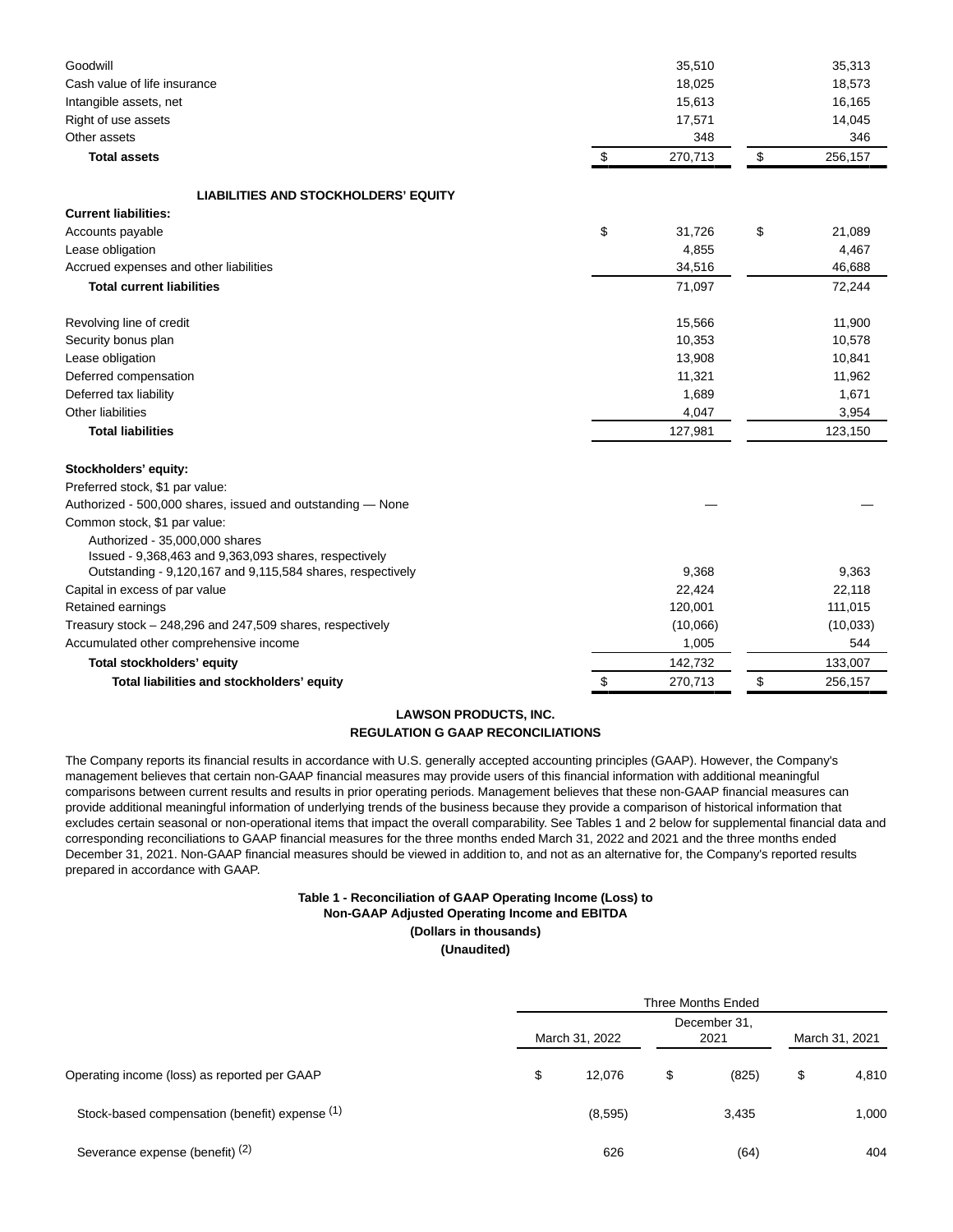| Costs related to merger agreements (3)  | 2,974 | 3,741 |       |
|-----------------------------------------|-------|-------|-------|
| Employee acquisition costs $(4)$        |       | 169   | 172   |
| Inventory reserve (benefit) expense (5) |       | (382) | 825   |
| Non-GAAP adjusted operating Income      | 7,081 | 6,074 | 7,211 |
| Depreciation and amortization           | 2,089 | 2,351 | 1,935 |
| Non-GAAP adjusted EBITDA                | 9,170 | 8,425 | 9,146 |

(1) Expense for stock-based compensation, of which a portion varies with the Company's stock price.

(2) Includes severance expense from actions taken in 2022 and 2021.

.

(3) Primarily costs related to the negotiation, review and execution of the merger agreements relating to Lawson's business combination with TestEquity and Gexpro Services consummated on April 1, 2022.

(4) Includes retention costs for actions taken in 2021 related to the Partsmaster acquisition.

(5) Includes expense for 2021 Partsmaster inventory rationalization plan and write-down of personal protective equipment inventory to net realizable value.

## **Table 2 - Reconciliation of GAAP Net Income (Loss) and Diluted EPS to Non-GAAP Adjusted Net Income and Adjusted Diluted EPS (Dollars in thousands, except per share amounts)**

**(Unaudited)**

|                                            | <b>Three Months Ended</b>           |                |             |                           |                |                           |  |  |  |  |
|--------------------------------------------|-------------------------------------|----------------|-------------|---------------------------|----------------|---------------------------|--|--|--|--|
|                                            |                                     | March 31, 2022 |             | December 31, 2021         | March 31, 2021 |                           |  |  |  |  |
|                                            | <b>Diluted EPS</b><br>(2)<br>Amount |                | Amount      | <b>Diluted EPS</b><br>(2) | Amount         | <b>Diluted EPS</b><br>(2) |  |  |  |  |
| Net income (loss) as reported per GAAP     | \$8,986                             | \$<br>0.96     | \$<br>(781) | \$<br>(0.09)              | \$<br>3,596    | \$<br>0.39                |  |  |  |  |
| Pretax adjustments:                        |                                     |                |             |                           |                |                           |  |  |  |  |
| Stock-based compensation (benefit) expense | (8, 595)                            | (0.92)         | 3,435       | 0.39                      | 1,000          | 0.11                      |  |  |  |  |
| Severance expense (benefit)                | 626                                 | 0.07           | (64)        | (0.01)                    | 404            | 0.04                      |  |  |  |  |
| Costs related to merger agreements         | 2,974                               | 0.32           | 3,741       | 0.41                      |                |                           |  |  |  |  |
| Employee acquisition costs                 |                                     |                | 169         | 0.02                      | 172            | 0.02                      |  |  |  |  |
| Inventory reserve (benefit) expense        |                                     |                | (382)       | (0.04)                    | 825            | 0.09                      |  |  |  |  |
| Pretax adjustments                         | (4,995)                             | (0.53)         | 6,899       | 0.77                      | 2,401          | 0.26                      |  |  |  |  |
| Tax effect on adjustments (1)              | 1,314                               | 0.14           | (1, 428)    | (0.16)                    | (624)          | (0.07)                    |  |  |  |  |
| Total adjustments, net of tax              | (3,681)                             | (0.39)         | 5,471       | 0.61                      | 1,777          | 0.19                      |  |  |  |  |
| Non-GAAP adjusted net income               | \$5,305                             | \$<br>0.57     | \$<br>4,690 | \$<br>0.52                | \$<br>5,373    | \$<br>0.58                |  |  |  |  |

(1) Tax effected at quarterly effective tax rate of 26.3% for the three months ended March 31, 2022, 20.7% for the three months ended December 31, 2021 and 26.0% for the three months ended March 31, 2021.

(2) Pretax adjustments to diluted EPS calculated on 9.357 million of diluted shares for the first quarter 2022, 9.078 million of diluted shares for the fourth quarter 2021 and 9.328 million of diluted shares for the first quarter 2021.

### **Lawson Products Core Business**

**Table 3 - Quarterly Data (Unaudited)**

Historical Lawson Segment Sales Representative and Productivity Information

(Dollars in thousands) Three Months Ended